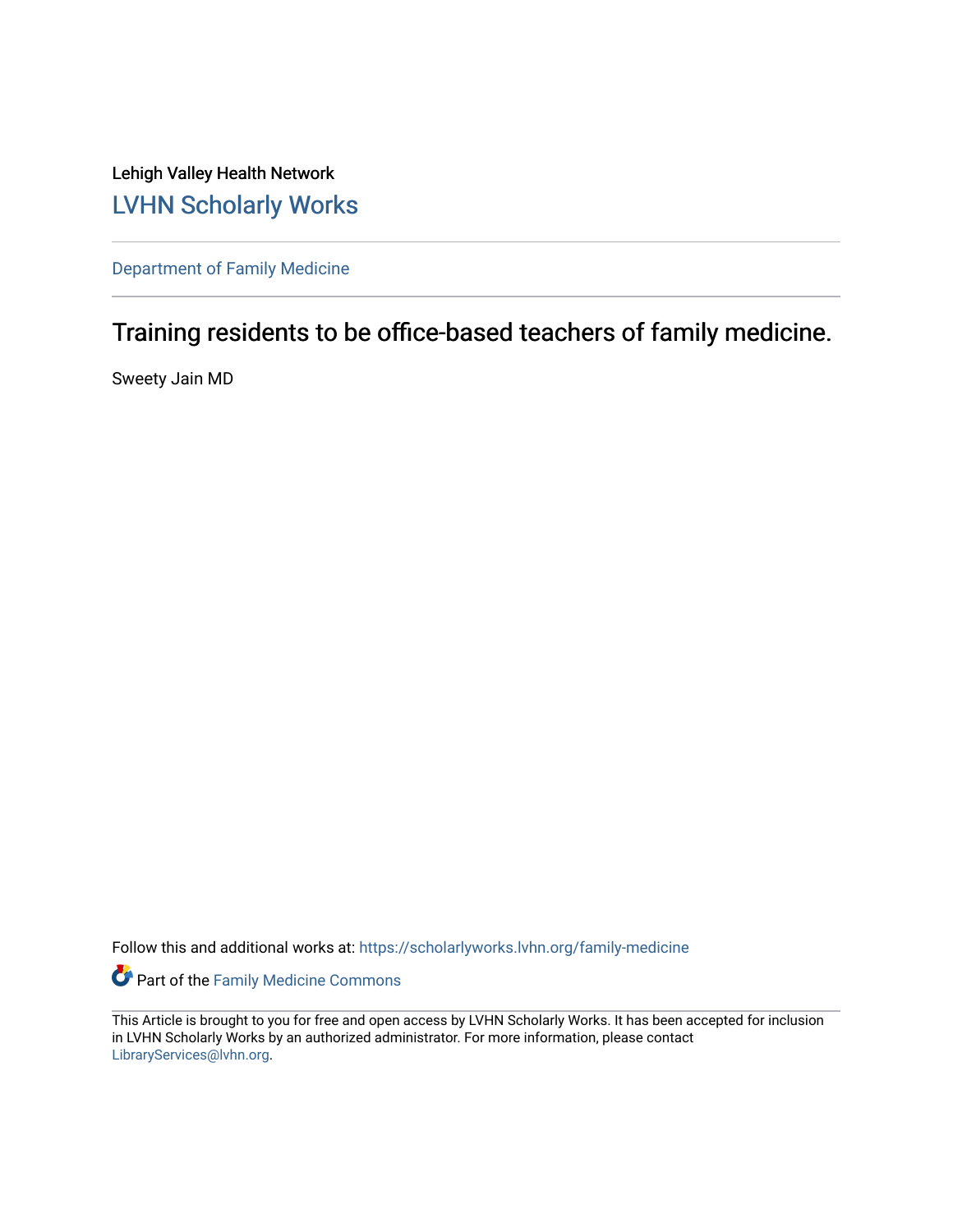### For the Office-based Teacher of Family Medicine

### William Huang, MD Feature Editor

*Editor's Note:* In this month's column, Sweety Jain, MD, formerly of the Sacred Heart Hospital Family Medicine Residency and currently at the Lehigh Valley Hospital Family Medicine Residency (both in Allentown, Pa), discusses how program faculty can help their residents gain office-based teaching skills.

This is the final column for which I will serve as editor. I thank the Editorial Board and staff of *Family Medicine* for their support, authors for submitting manuscripts to the column, and readers for their feedback. **Please welcome the new column editor, John Delzell, MD, of the University of Kansas.**

This feature is also published on the STFM Web site at www.stfm.org. Predoctoral directors are urged to make copies of this feature and distribute it to their preceptors (with the appropriate *Family Medicine* citation).

Send your submissions to jdelzell@kumc.edu. John Delzell, Jr, MD, University of Kansas Medical Center, Department of Family Medicine, 3901 Rainbow Boulevard, Mail Stop 4010, Kansas City, KS 66160. 913-588-1996. Fax: 913-588-1905. Submissions should be no longer than three to four double-spaced pages. References can be used but are not required. Count each table or figure as one page of text.

# Training Residents to Be Office-based Teachers of Family Medicine

# Sweety Jain, MD

Residents enjoy teaching and consider it an important aspect of their training and preparation for practice.1,2 Many residents devote a great deal of time to teaching activities, regardless of their future career plans.2 Teaching by residents contributes significantly to medical students' education, with one study reporting that one third of medical students' knowledge results from resident teaching, while in contrast, only 19% of knowledge results from faculty teaching.<sup>3</sup> Despite their well-established teaching role, many residents receive little or no formal instruction in this important skill. Generally, efforts to enhance residents' teaching skills have not

Fam Med 2007;39(10):700-2.

been as intensive as those offered to faculty.4

By teaching medical students, residents can achieve the Accreditation Council for Graduate Medical Education (ACGME) practicebased learning and improvement competency that states "Residents are expected to facilitate the learning of students and other health care professionals."5 In addition, departments or programs that train residents to be teachers will fulfill the Liaison Committee on Medical Education (LCME) requirement ED-24 that "Residents who supervise or teach medical students . . . must be familiar with the educational objectives of the course or clerkship and be prepared for their roles in teaching and evaluation."6

At the Sacred Heart Hospital residency, a faculty member and behavioral scientist train third-year residents to be teachers through

a "Residents as Future Teachers" (RAFT) program conducted over 10–12 1-hour weekly sessions. The format of these sessions includes lectures, interactive discussions, video vignettes from the Society of Teachers of Family Medicine's PEP2 tape (see Table 1, item 6) and role-playing sessions. Residents are also referred to multiple resources, including Web sites (see Table 1). The training essentially focuses on the qualities of adult learners; assessment of knowledge, attitude, and skills; tips for effective teaching; and the art of providing effective and useful feedback. The lead faculty also conducts a brief in-service for participating faculty so that they understand their role as supervisors and can effectively guide the residents as they teach.

Residents who have completed the RAFT training program are allowed to conduct sessions in which

From the Lehigh Valley Hospital Family Medicine Residency Program, Allentown, Pa.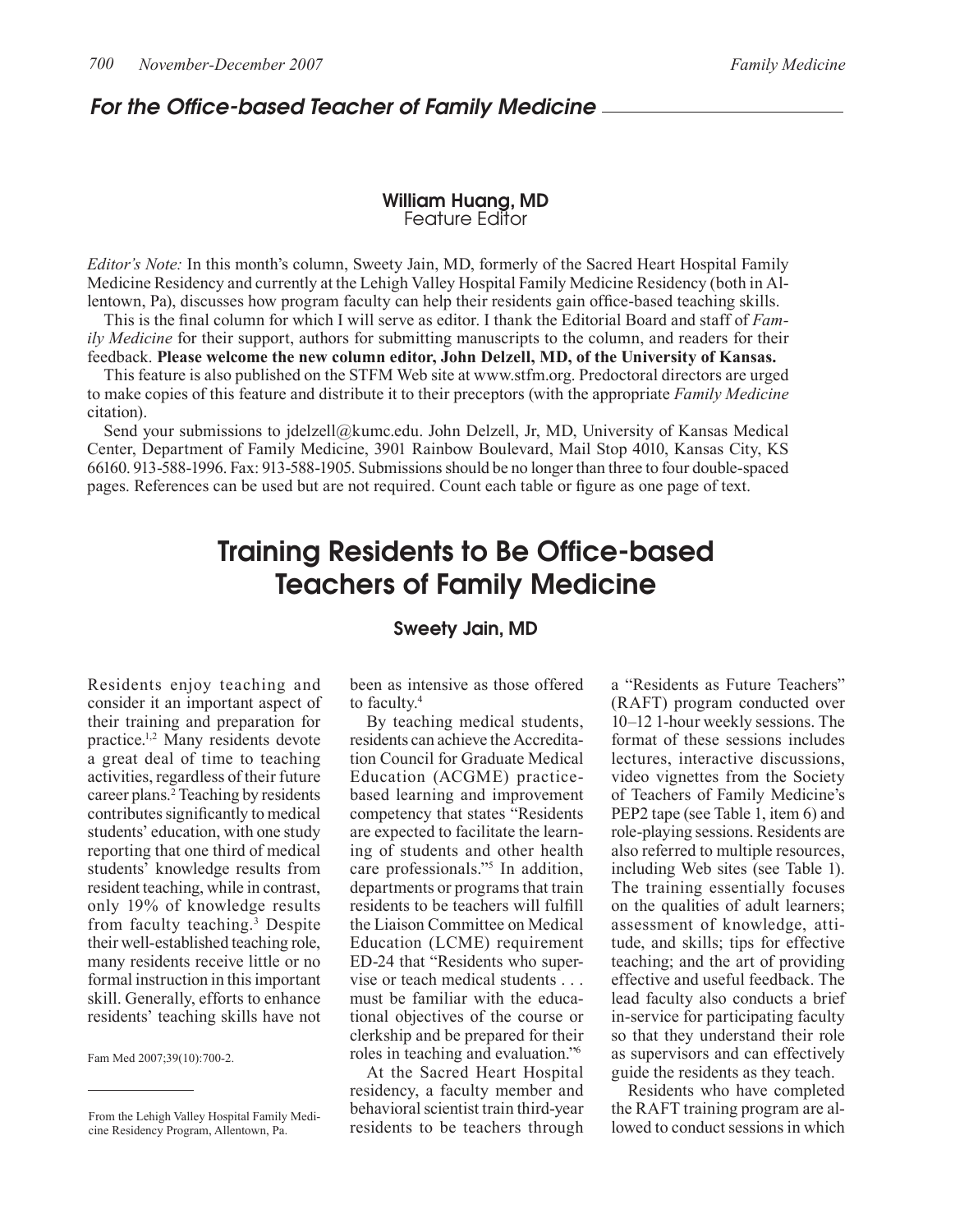### Table 1

### Resources for Enhancing Teaching Skills of Residents

- 1. The Residents' Teaching Skills Web Site. University of California, Irvine School of Medicine. Available at http://www.ucimc.netouch.com/
- 2. Residents as Teachers. Cincinnati Children's Hospital Medical Center. Faculty Development Program. Available at http://www.cincinnatichildrens.org/ed/clinical/grad/faculty/residents. htm?view=content
- 3. Residents as Teachers. Medical College of Wisconsin. Available at http://www.mcw.edu/display/ router.asp?docid=2446
- 4. Residents as Teachers. The University of Kansas Medical Center. Office of Graduate Medical Education. Available at: http://gme.kumc.edu/rat.html
- 5. Office-based Teacher. Society of Teachers of Family Medicine. Available at www.stfm.org/teacher/ hub.html
- 6. Sheets KJ, Garrett EA, Garner J, Monroe AD, Mygdal WK, Usatine RP, Sherwood RA. Preceptor Education Project, Second Edition: Facilitator's Guide for Conducting PEP2 Workshops. Leawood, Kan: Society of Teachers of Family Medicine, 1999. Includes a guide and videotape with teaching vignettes. More information available at www.stfm.org/pep/pep2.html

All accessed on September 17, 2007

they precept interns or medical students in the ambulatory setting with a faculty supervisor present. Before the learner sees the patient, the teaching resident reviews the patient chart with the learner and discusses the presenting problem, the ways the learner could approach the problem, and offers tips to effectively manage time when the patient presents with multiple medical and social problems. After receiving this anticipatory guidance, the learner proceeds to the exam room while the teaching resident observes the encounter on the video monitor. Upon completion of the encounter, the learner returns to the teaching resident and presents the case.

To enhance the effectiveness of our program, learners and faculty supervisors complete evaluations on the teaching resident's precepting skills. The lead faculty reviews these and gives feedback and suggestions to the teaching resident later. During the precepting sessions, the teaching resident also completes a log of teaching encounters, self-assesses his/her comfort in each encounter, and notes areas that he/she needs to read and learn more about.

If your program sets up a similar opportunity for residents to teach in the ambulatory setting, we recommend the following items to help the faculty supervisor handle the responsibilities and different situations that may arise during these precepting sessions:

*(1) Precepting room arrangement.* To facilitate the teaching resident-learner interaction, the teaching resident and learner should face each other during the patient presentation, while the faculty supervisor sits off to the side and observes. The faculty supervisor should allow the teaching resident to conduct the precepting session on his/her own. As much as possible, learners or ancillary staff with questions or problems should direct them to the teaching resident and not to the faculty supervisor.

*(2) Responsibility of the faculty supervisor as teaching and billing physician.* Although the intent is to give the teaching resident as much autonomy as possible, the faculty supervisor must remember that he/she will still sign the chart as teaching physician of record. This means that the faculty supervisor is responsible for ensuring that quality clinical care is given during the encounter and that the correct

billing code is used. Therefore, although an observer, the faculty supervisor should pay close attention to the details and depth of the clinical encounter.

*(3) Role of the faculty in supervising the teaching resident.* The faculty supervisor must also carefully watch and listen to the teaching and learning process that occurs in the encounter. He/she must be prepared to give the teaching resident feedback on his/her teaching skills after the encounter, at the end of the session/day, and finally at the end of the rotation. Relevant attributes to observe include enthusiasm as a teacher, availability throughout the session, the working relationship developed with the learner, and the quality of questions used to encourage problem solving by the learner. The faculty supervisor should also make note of the teaching resident's skills in giving specific feedback, in encouraging the learner to express opinions about patient problem and treatment, and in guiding independent learning by suggesting articles, books, or other resources that the learner can access later.

*(4) Response of the faculty supervisor when the teaching resident advises the learner to manage the patient in a way that is not the faculty supervisor's preference or when the teaching resident makes a mistake.* When the teaching resident advises the learner to manage the patient in a way that is not the faculty's preference, the faculty supervisor should discuss this with the teaching resident after the learner has left. Depending on the importance of the issue, the number of acceptable options for treating the condition and the availability of evidence that may point to the best option, the teaching resident may choose to change his/her decision and inform the learner.

 A more challenging situation may occur when the teaching resident teaches something that is clearly incorrect. In this case, the welfare of the patient takes